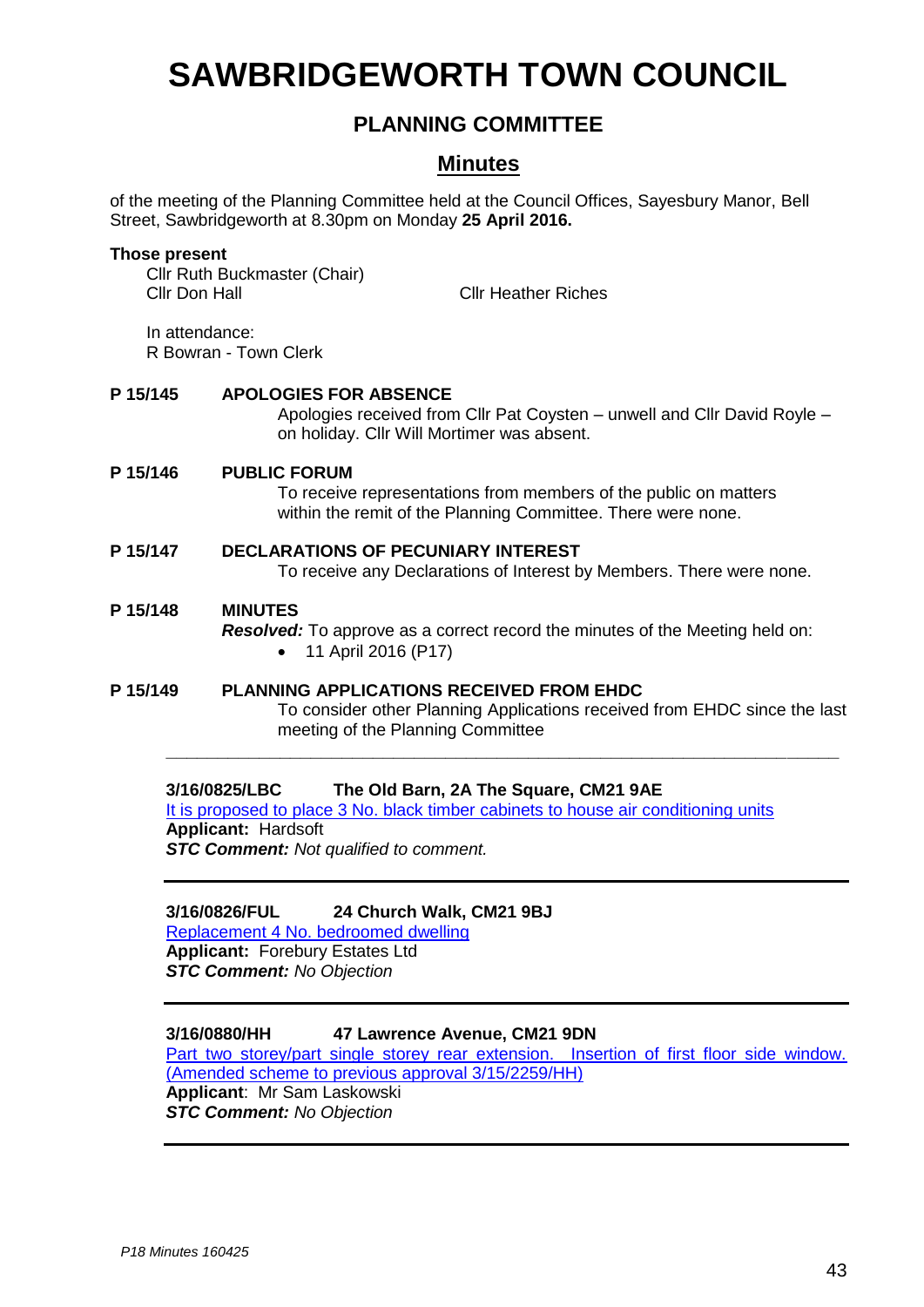#### **P 15/150 LATE PLANNING APPLICATIONS**

To deal with Planning Applications received from EHDC following the Publication of this Agenda and received before 22 April 2016

#### **3/16/0900/HH 33 The Forebury, CM21 9BD**

[Conversion of roof space, insertion of dormer windows](https://publicaccess.eastherts.gov.uk/online-applications/applicationDetails.do?activeTab=summary&keyVal=O561RMGLJDY00) **Applicant:** Rambledale Ltd *STC Comment: Objection. Contrary to ENV1 and BH5, adjacent to conservation area*

#### **3/16/0901/HH 33 The Forebury, CM21 9BD**

Construction of garage for two cars **Applicant:** Rambledale Ltd *STC Comment: Objection. Overdevelopment of site. Contrary to ENV1 and BH5.*

#### **P 15/151 PLANNING DECISIONS MADE BY EHDC**

To receive Planning Decisions from EHDC

#### **3/16/0207/ADV 25 Bell Street, CM21 9AR**

[Facia sign and brass plaques](https://publicaccess.eastherts.gov.uk/online-applications/applicationDetails.do?activeTab=summary&keyVal=O561RMGLJDY00) **Applicant:** Mrs S Welfare *STC Comment: No Objection EHDC Decision: Granted*

#### **3/16/0238/HH 4 Walnut Tree Avenue, CM21 9JR**

[Side and rear extension](https://publicaccess.eastherts.gov.uk/online-applications/applicationDetails.do?activeTab=summary&keyVal=O5J0HAGLJGC00) and garage **Applicant**: Mrs J Hinkin *STC Comment: No Objection EHDC Decision: Granted*

#### **3/16/0303/FUL R/O 18 Brook Lane, CM21 0EL**

[Erection of Bungalow in rear garden](https://publicaccess.eastherts.gov.uk/online-applications/applicationDetails.do?activeTab=summary&keyVal=O561RMGLJDY00) **Applicant:** Mr J Eaton *STC Comment: No Objection EHDC Decision: Refused*

# **3/16/0418/HH 15 Wheatley Close, CM21 0HS**

[Single storey rear extension.](https://publicaccess.eastherts.gov.uk/online-applications/applicationDetails.do?activeTab=summary&keyVal=O5J0HAGLJGC00)  **Applicant**: Mrs C Hosking *STC Comment: No Objection EHDC Decision: Granted*

#### **3/16/0567/PNHH The Colt, Redricks Lane, CM21 0RL** [Single storey rear extension](https://publicaccess.eastherts.gov.uk/online-applications/applicationDetails.do?activeTab=summary&keyVal=O561RMGLJDY00) **Applicant:** Mr J Jenkins

*STC Comment: No Objection EHDC Decision: Prior Consent not required*